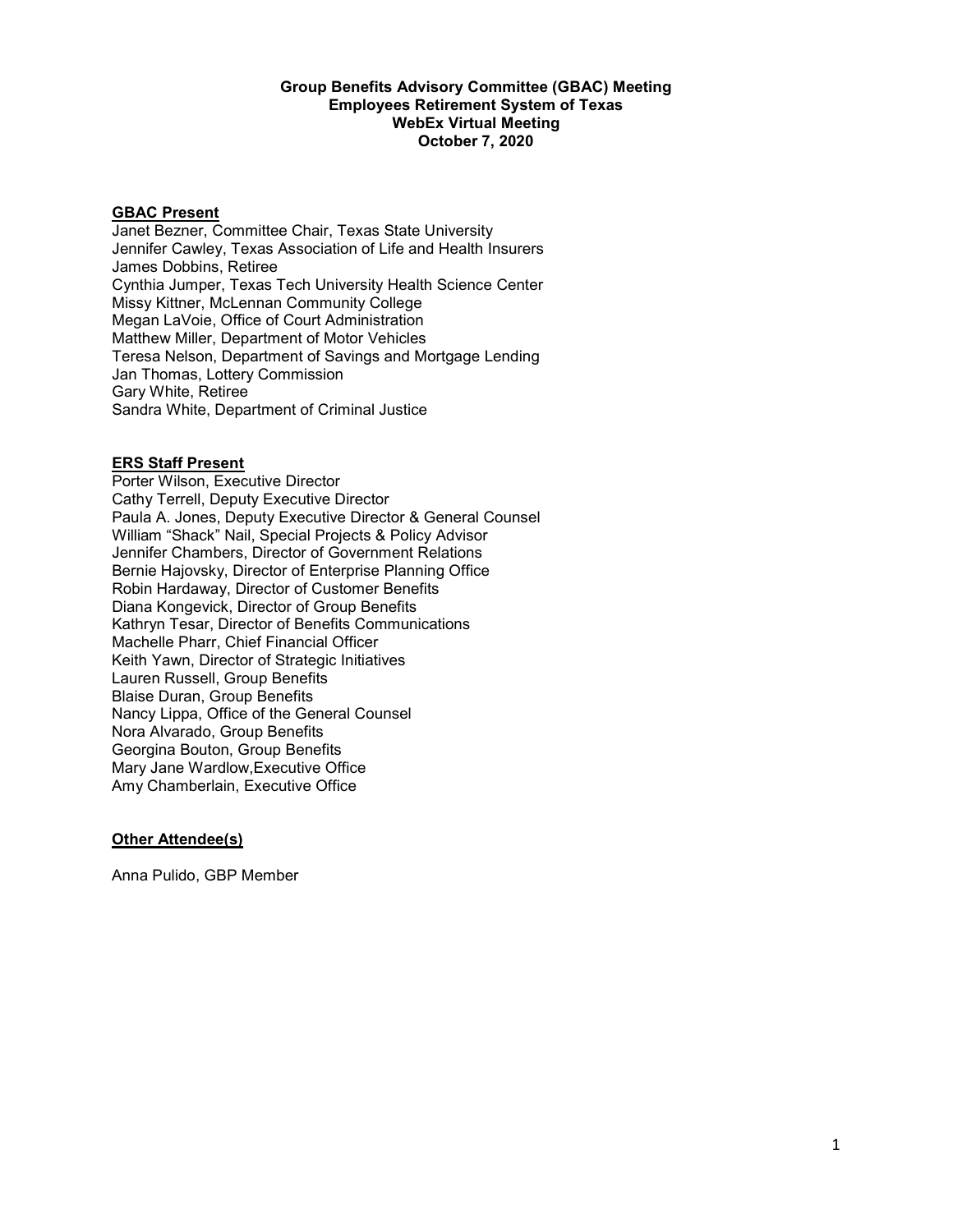# Meeting of the Group Benefits Advisory Committee

# 1. Opening Remarks and Introductions

Ms. Bezner opened the meeting with committee member and staff introductions.

### 2. Discussion of Fertility Benefits

 Ms. Pulido presented the committee with information on fertility benefits. Ms. Pulido provided some of her first-hand experiences with fertility treatments and offered context on the financial cost of those treatments. Ms. Pulido asked for support in increasing awareness of infertility statewide and for consideration by the committee and ERS to expand fertility coverage within GBP health plans.

### 3. 2021 Legislative Session Outlook

 Ms. Chambers provided a recap of recent legislative requests for information related to health care issues, including the SB 1264 (balance billing) implementation. Ms. Pharr noted the ERS health insurance program is in a strong financial position and that ERS would not request additional appropriations above its base funding level to maintain current benefits. Despite its strong financial position, Ms. Chambers anticipates legislative inquiries on COVID-19, telemedicine and potential cost savings ideas. Ms. Chambers noted the financial impact caused by COVID-19 statewide would likely play into funding for the upcoming legislative session. Ms. LaVoie indicated that court filing fee revenue was significantly down due to dramatic declines in the number of traffic violations around the state. Ms. Kittner cited a decline in student enrollment at many institutions of higher education due to COVID-19, which could have long-term effects for many institutions. Ms. Jumper emphasized the importance of making telemedicine available for GBP participants, particularly for those living in rural areas.

# 4. Discount Purchase Program Follow-Up

 Ms. Kongevick and Ms. Alvarado reminded the committee of the Discount Purchase Program (DPP) offerings available to employees and retirees. The DPP has hundreds of offerings ranging from computers and vehicles to homeowner insurance and wellness products. There is no membership fee to access the products and services in the DPP, and no enrollment is necessary to participate. Ms. Kongevick urged the committee to review the DPP offerings and to offer recommendations for additional products or services that may be of interest to employees and retirees.

# 5. Benefits Survey Analysis

 Mr. Hajovsky presented the high-level results of the benefits survey launched in late 2019. More than 3,600 employees and retirees responded to the survey, which was issued to gauge membership's perception of the health and voluntary plans offered within the GBP. The results show that GBP benefits are important to members and retirees, as evidenced by the responses below.

- 66% of respondents say the GBP benefits meet their needs
- 82% of respondents say their GBP health coverage meets their needs
- $\bullet$  retirement packages 85% of respondents say the GBP benefits are a valuable part of their compensation /

 Ms. Chamberlain noted that health insurance is an anchor for respondents, with two-thirds of employees citing health coverage as a major reason why they intend to remain with their employer. Many respondents are also satisfied with major health plan elements, stating that premiums and out-of-pocket costs are reasonable and that the network of providers was adequate.

 With respect to the voluntary plans, Mr. Hajovsky noted respondents were satisfied with many of these offerings, especially the optional life insurance. Responses were mixed, however, with dental insurance, as 40% of respondents were satisfied and 31% of respondents were dissatisfied with their dental insurance. Mr. Hajovsky also pointed out that the ERS website is the primary channel for employees and retirees to get information about their benefits.